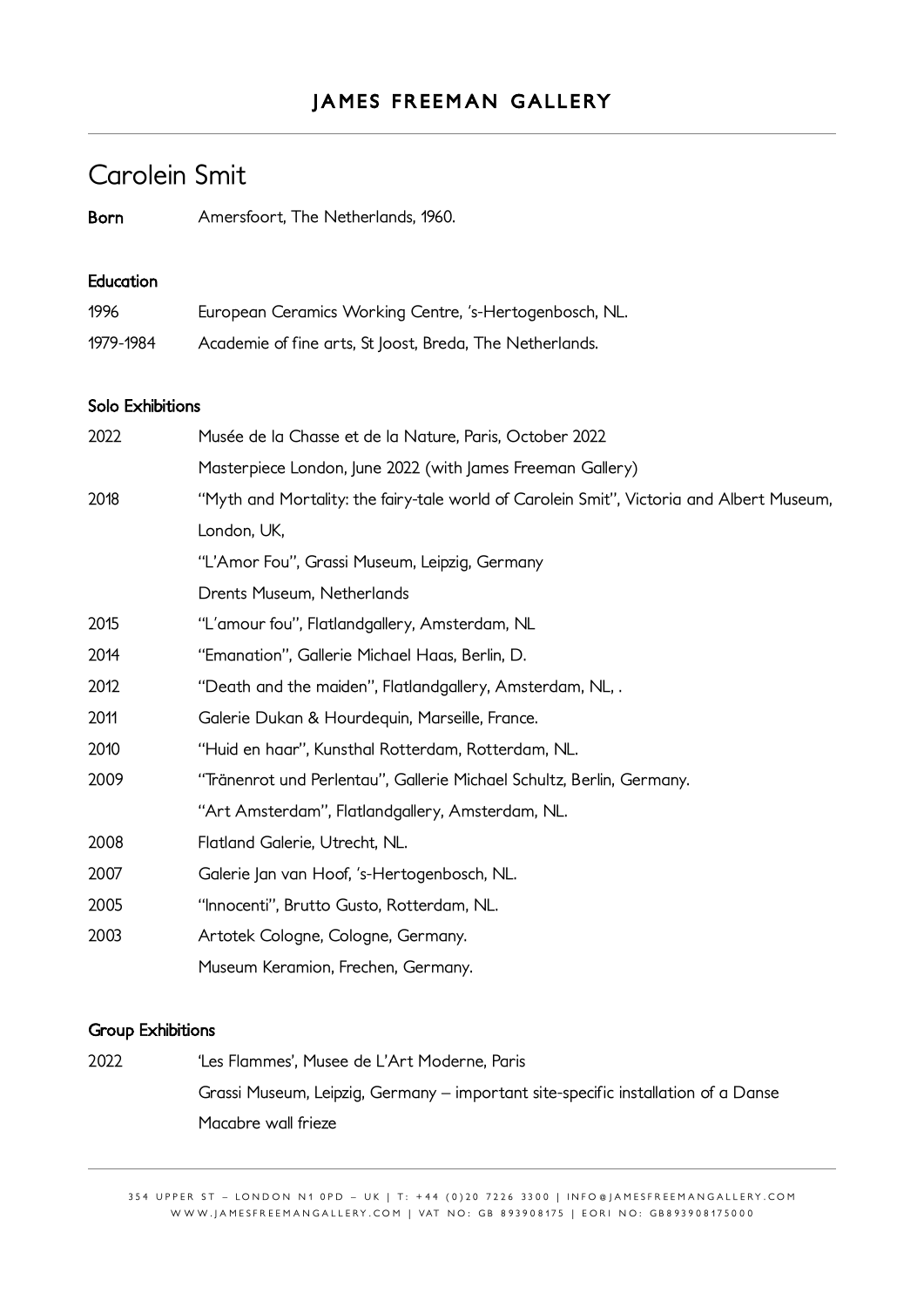# **JAMES FREEMAN GALLERY**

|      | 'Goth: Designing Darkness', Design Museum Den Bosch, The Netherlands                   |
|------|----------------------------------------------------------------------------------------|
| 2020 | <b>TEFAF Maastricht</b>                                                                |
|      | BYE BYE FUTURE!, Royal Museum of Mariemont, Belgium                                    |
|      | Beyond the Vessel, Messums Wiltshire                                                   |
|      | On Time, James Freeman Gallery London                                                  |
| 2019 | Beyond the Vessel, Arter Museum, Istanbul                                              |
|      | Angels, James Freeman Gallery, London                                                  |
|      | The Dog at Chatsworth, Chatsworth House                                                |
|      | So Beautiful It Hurts, James Freeman Gallery, London                                   |
|      | Raketstart, Stedelijk Museum, Breda                                                    |
|      | TEFAF Maastricht, with Galerie Patrice Trigano and Galerie Michael Haas                |
|      | PAD Art Fair, Paris                                                                    |
|      | Collect London, Two Person Show with Claire Partington                                 |
|      | London Art Fair, with James Freeman Gallery                                            |
| 2018 | Material Earth: Myth, Material and Metamorphosis, Messums Wiltshire                    |
|      | TEFAF, with Galerie Patrice Trigano                                                    |
|      | Carolein Smit & Ray Caesar, James Freeman Gallery, London                              |
|      | London Art Fair, with James Freeman Gallery                                            |
| 2017 | The Wild Wood, James Freeman Gallery, London                                           |
|      | "Paizô", with Mike MacKeldey, Galerie Da-End, Paris, FR                                |
|      | First Biennale of De heilige Driehoek, Oosterhout, NL.                                 |
|      | "Resistenza e Meditazione", With Bertozzi&Cassoni, Galerie Michele Hayem, Paris, FR.   |
|      | London Art Fair                                                                        |
| 2016 | Primordial Soup, James Freeman Gallery, London                                         |
|      | Sexy Ceramics, Museum het Princessenhof in Leeuwarden, NL.                             |
|      | "Ceramix", Bonnefantenmuseum Maastricht en Maison Rouge Parijs                         |
| 2015 | "Skeletten", Museum Beelden aan Zee, Scheveningen, NL                                  |
|      | Queensize", Female Artists from the Olbricht Collection, Arnhems Museum, NL.           |
|      | "Objectif Terre", Chateauroux Biennale of Ceramics, curator Stéphanie Le Follic-Hadida |
|      | Chateauroux, France.                                                                   |
|      | "Omnia vanitas", WCC-BF Gallery, Les Anciens Abattoirs, Mons, Belgium.                 |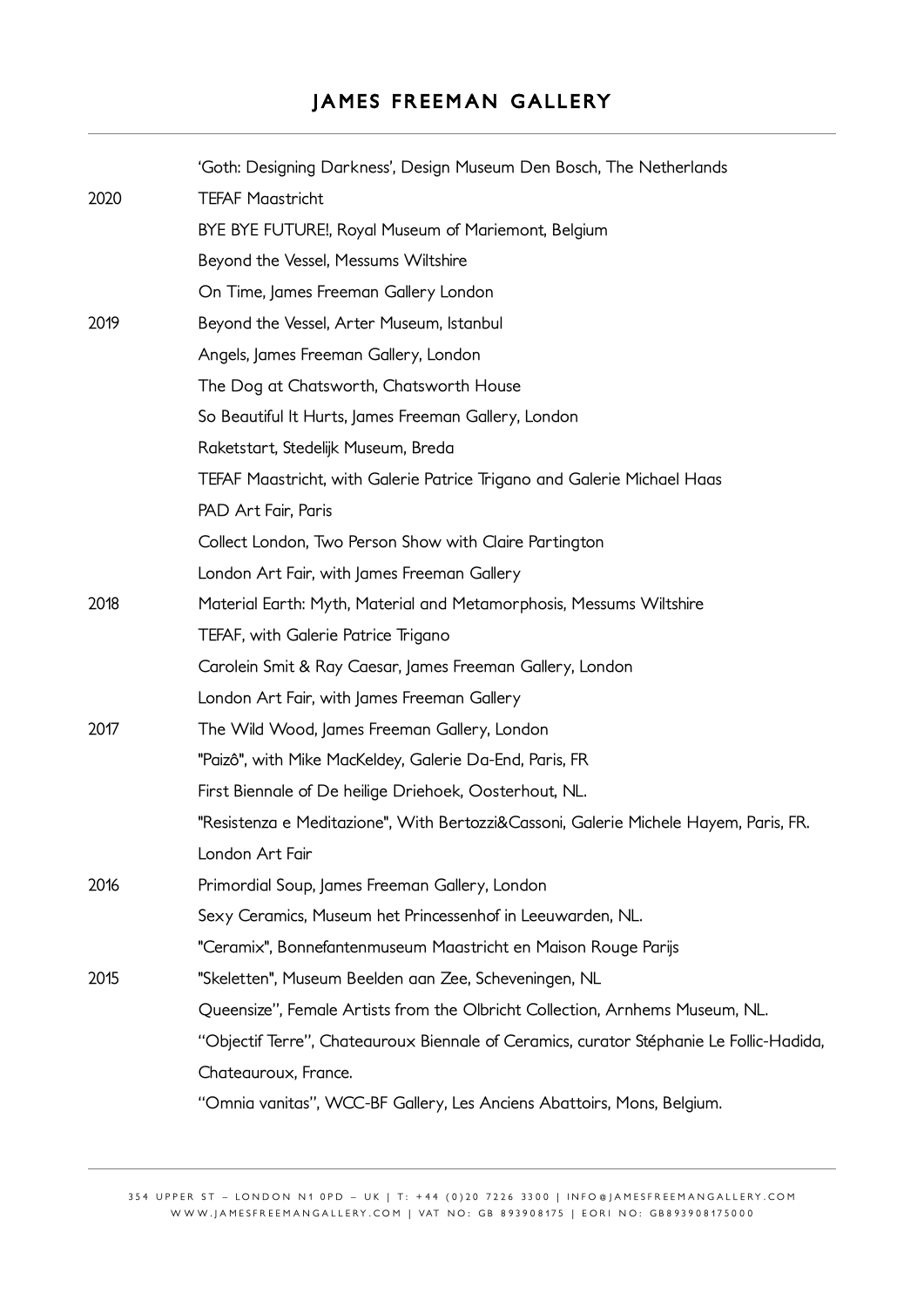# **JAMES FREEMAN GALLERY**

|      | "Ceramix, Ceramic Art from Gauguin to Schütte", Bonnefantenmuseum, Maastricht, NL. |
|------|------------------------------------------------------------------------------------|
|      | Art Paris, with Flatlandgallery, Paris, France.                                    |
|      | Art Cologne, with Gallerie Michael Haas, Cologne, Germany.                         |
| 2014 | Art Basel, with Gallerie Michael Haas, Basel, Switzerland.                         |
|      | Art Paris, with Flatlandgallery, Paris, France.                                    |
|      | "Queensize", Me Collectors Room, Berlin, Germany.                                  |
|      | "Droomkunst", Singermuseum, Laren, NL.                                             |
|      | "The remarkable lightness of being", Aeroplastics Contemporary, Brussels, Belgium. |
|      | Anningahof, Zwolle, NL.                                                            |
| 2013 | "Viewing Room", All Visual Arts Gallery, London, UK.                               |
| 2012 | "Hey, Modern art and Popculture", Musée de la Halle Saint Pierre, Paris, France.   |
|      | "Metamorphosis", All Visual Arts Gallery, London, UK.                              |
| 2011 | "Memoires de Futur", The Olbricht Collection, Maison Rouge, Paris, France.         |
|      | Art Amsterdam, with Flatlandgallery, Amsterdam, NL.                                |
|      | "Walk the dog", Kunsthalle Osnabrück, Germany.                                     |
| 2009 | "Scope Basel" with Flatland Galerie Basel, Switzerland.                            |
|      | Art Rotterdam, with Flatlandgallery, Rotterdam, NL.                                |
| 2008 | Art Paris, with Flatland Galerie, Paris, France.                                   |
|      | "Kunst Körperlich, Körper Kunstlich", Kunsthalle Osnabrück, Germany.               |
| 2006 | "European Ceramic Context 2006", The artmuseum of Bornholm, Gudhjem, Denmark.      |
|      | Art Amsterdam, with Brutto Gusto, Amsterdam, NL.                                   |
| 2005 | Art Forum Berlin, Galerie Michael Schultz, Berlin, Germany.                        |
| 2004 | Collect Artfair, with Terra gallery in Victoria & Albertmuseum in London UK.       |
|      | "L'obsession du detail", Fondation Bernardaud, Limoges, France.                    |
|      | "E bella la bestia?", Lo sprito del lago, Stresa, Isola Bella, Italy.              |
| 2001 | "Half om Half", Van Reekummuseum, Apeldoorn, NL.                                   |
|      | "Wir sind die Ander(en)" museum Martha in Herford, Germany.                        |
| 2000 | "Stormcenters", Watou, Guestcurator Jan Hoet from SMAK, Gent, Belgium.             |

## Scholarships and prizes

2010 Oeuvreprize City of Breda.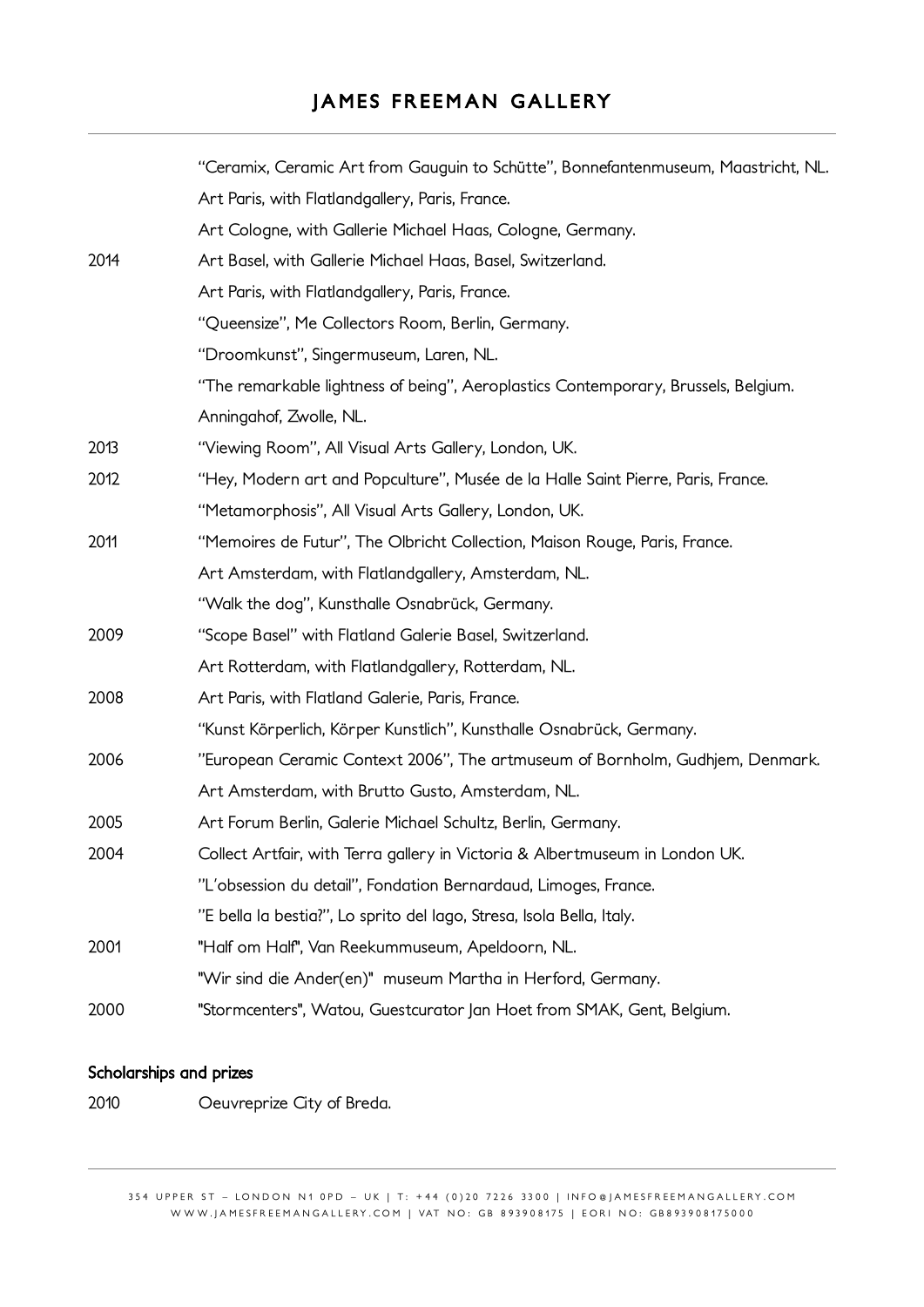2005 Scholarship, Foundation for Contemporary Arts, Design and Architecture, Amsterdam 1999 Keranovaprize for free sculpting. 1992, 93, 95 Workscholarship, Found. for Contemporary Arts, Design and Architecture, Amsterdam,

### **Collections**

Koc Collection, Istanbul Grassimuseum, Leipzig, Germany. Olbricht Collection, Germany. Asante Collection, Switzerland. Bouwfonds, Hoevelaken, NL. Knoll Design Nederland, NL. Interpolis, Tilburg, NL. FSGroep, Hilversum, NL. Collection Eneco Energie, Rotterdam, NL. Collection J. Schwartz, New York, USA. Victoria and Albert Museum, London, GB. Badisches Landesmuseum, Karlsruhe, GER. Scheringa Museum for Realism, Spanbroek, NL. Museum Beelden aan Zee, Scheveningen, NL. Fuled International Museum (FLICAM) Fuping, China. Drents Museum, Assen, NL.

#### Literature and on screen

| 2018 | "Carolein Smit   WORKS", W Books, in collaboration with Drents Museum                |
|------|--------------------------------------------------------------------------------------|
| 2015 | "L'amour fou", published by the artist, written by Frits Achten.                     |
|      | "Global Corporate Collections", as part of the collection of FSGroep.                |
| 2014 | "Emanation", published by Gallerie Michael Haas, Berlin, Germany.                    |
| 2012 | "Hey, Modern art and Popculture", published by Hey!, Paris, France.                  |
| 2010 | "Book of sorrow", published by Flatlandgallery, Utrecht/ Paris.                      |
|      | "Schoonheid en dood", Documentary made by Dagmar Brendecke and Walter Brun.          |
|      | Brendecke and Brun followed Carolein Smit for 5 years and the film shows her at work |